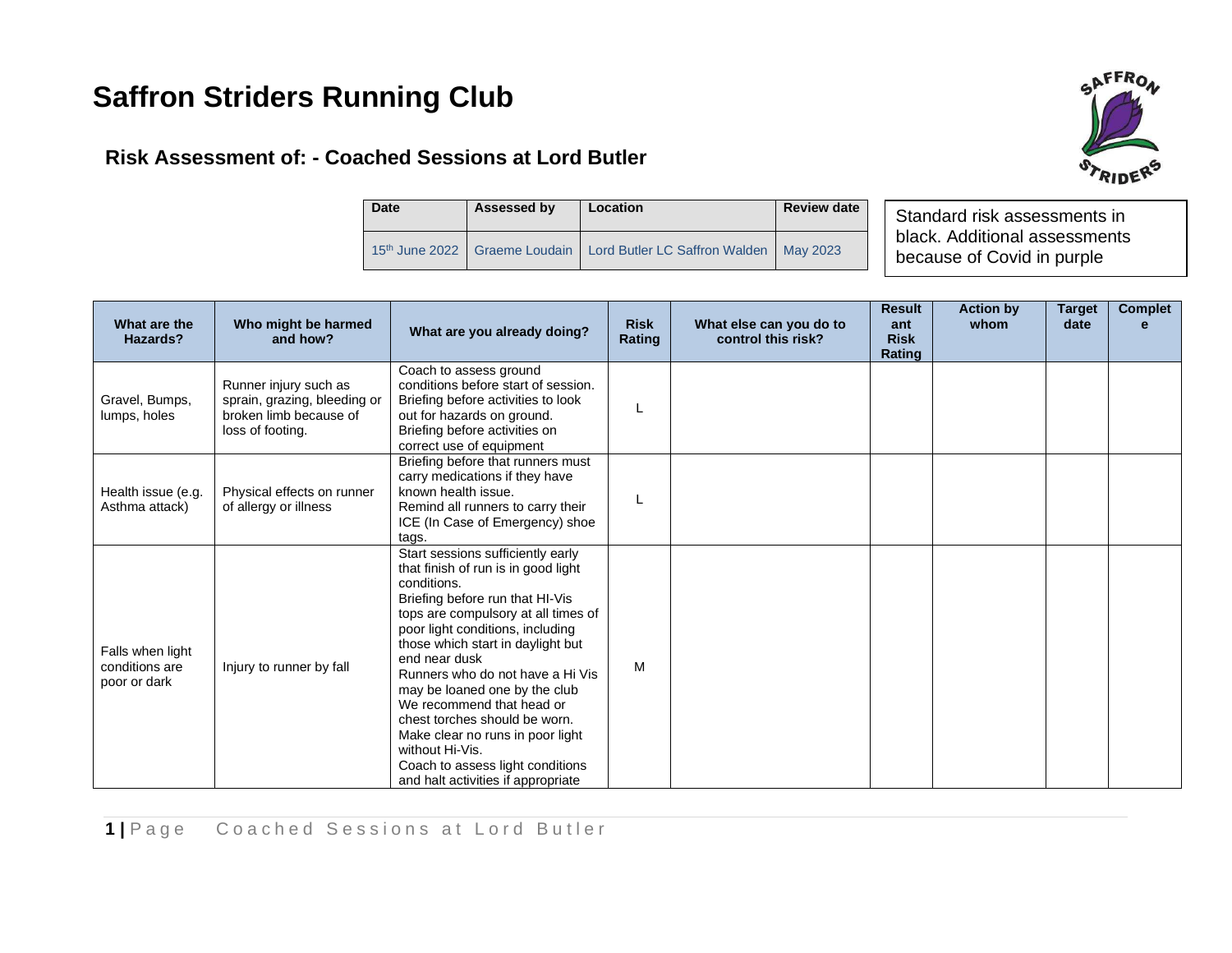| Infection from or<br>to injured runner<br>while carrying out<br>first aid | Runner carrying out first<br>aid or first aider | Issue notes to all runners about<br>first aid procedures<br>Guide runners (and Coaches at<br>coached sessions) carry f aid kit                                                                                       |  |  |  |
|---------------------------------------------------------------------------|-------------------------------------------------|----------------------------------------------------------------------------------------------------------------------------------------------------------------------------------------------------------------------|--|--|--|
| Abuse by one<br>runner to another                                         | Stress and anxiety for<br>affected runners      | Ensure runners know that abuse<br>should be reported confidentially<br>to Welfare Officers and they know<br>how to contact them. Reports<br>should be made if directly<br>affected by abuse or if it is<br>observed. |  |  |  |
| <b>Physical activities</b>                                                | Runners unused to<br>exertions or intensity     | Coaches to continually observe<br>and monitor how runners are<br>feeling and looking. Alter the<br>activity to suit the runners<br>condition                                                                         |  |  |  |

Think about

- The risks a risk is the chance, high or low, of somebody being harmed by a hazard, and how serious the harm could be.
- How accidents could happen and who might be harmed
- What you will need to do to control the risks and ask if there is anything you should do to make your club activities safer.

Focus on risks that could cause real harm. If there is a genuine risk, see what you can do to minimise that risk and still go ahead - it can often be done. Be sensible and proportionate in your approach to managing risk and unlike the example here, don't go 'over the top'.